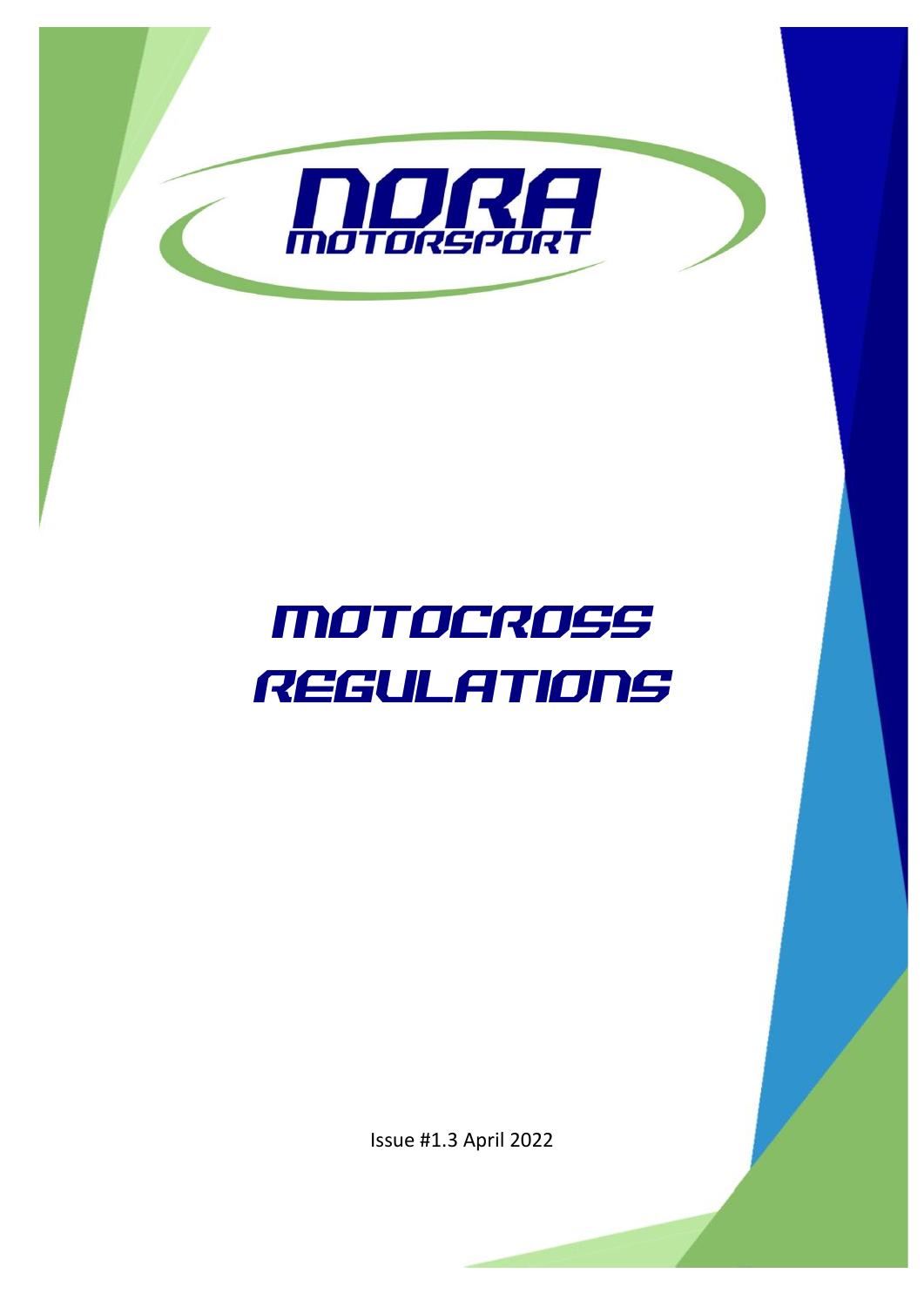### VERSION HISTORY

| Version | Date          | Description                                |
|---------|---------------|--------------------------------------------|
| 1.0     | October 2019  | Creation of Motocross Regulation document. |
| 1.1     | December 2020 | <b>Address Amendment</b>                   |
| 1.2     | December 2022 | Inclusion of Electric Mini class           |
| 1.3     | April 2022    | Inclusion of Auto Mini class               |
|         |               |                                            |
|         |               |                                            |
|         |               |                                            |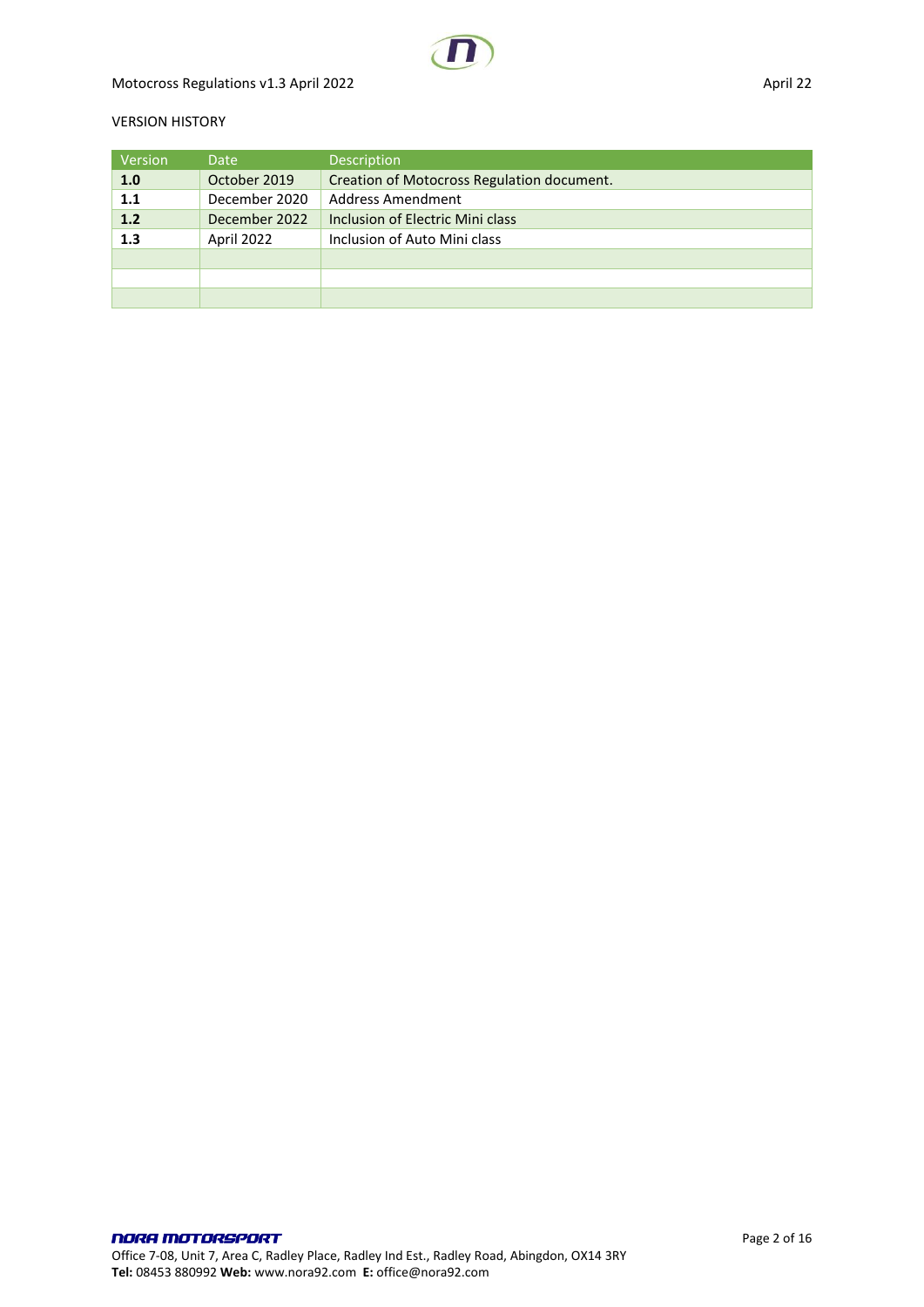# Motocross Regulations v1.3 April 2022

| <b>TABLE OF CONTENTS</b>        |  |
|---------------------------------|--|
| 1.                              |  |
| 2.                              |  |
|                                 |  |
|                                 |  |
|                                 |  |
|                                 |  |
|                                 |  |
|                                 |  |
| 3.                              |  |
|                                 |  |
|                                 |  |
|                                 |  |
|                                 |  |
|                                 |  |
|                                 |  |
|                                 |  |
| 4.                              |  |
|                                 |  |
|                                 |  |
|                                 |  |
|                                 |  |
|                                 |  |
|                                 |  |
| 5.                              |  |
|                                 |  |
|                                 |  |
|                                 |  |
|                                 |  |
|                                 |  |
|                                 |  |
|                                 |  |
|                                 |  |
|                                 |  |
|                                 |  |
|                                 |  |
|                                 |  |
| $\sim$ 10<br>5 13 Miscellaneous |  |
| 6.                              |  |
| 7.                              |  |
| 8.                              |  |
|                                 |  |
|                                 |  |
| 8.2.1                           |  |
|                                 |  |
|                                 |  |
|                                 |  |
|                                 |  |
| 9.                              |  |
|                                 |  |
|                                 |  |
|                                 |  |
|                                 |  |
|                                 |  |
|                                 |  |
|                                 |  |
|                                 |  |
|                                 |  |
|                                 |  |

### **NORA MOTORSPORT**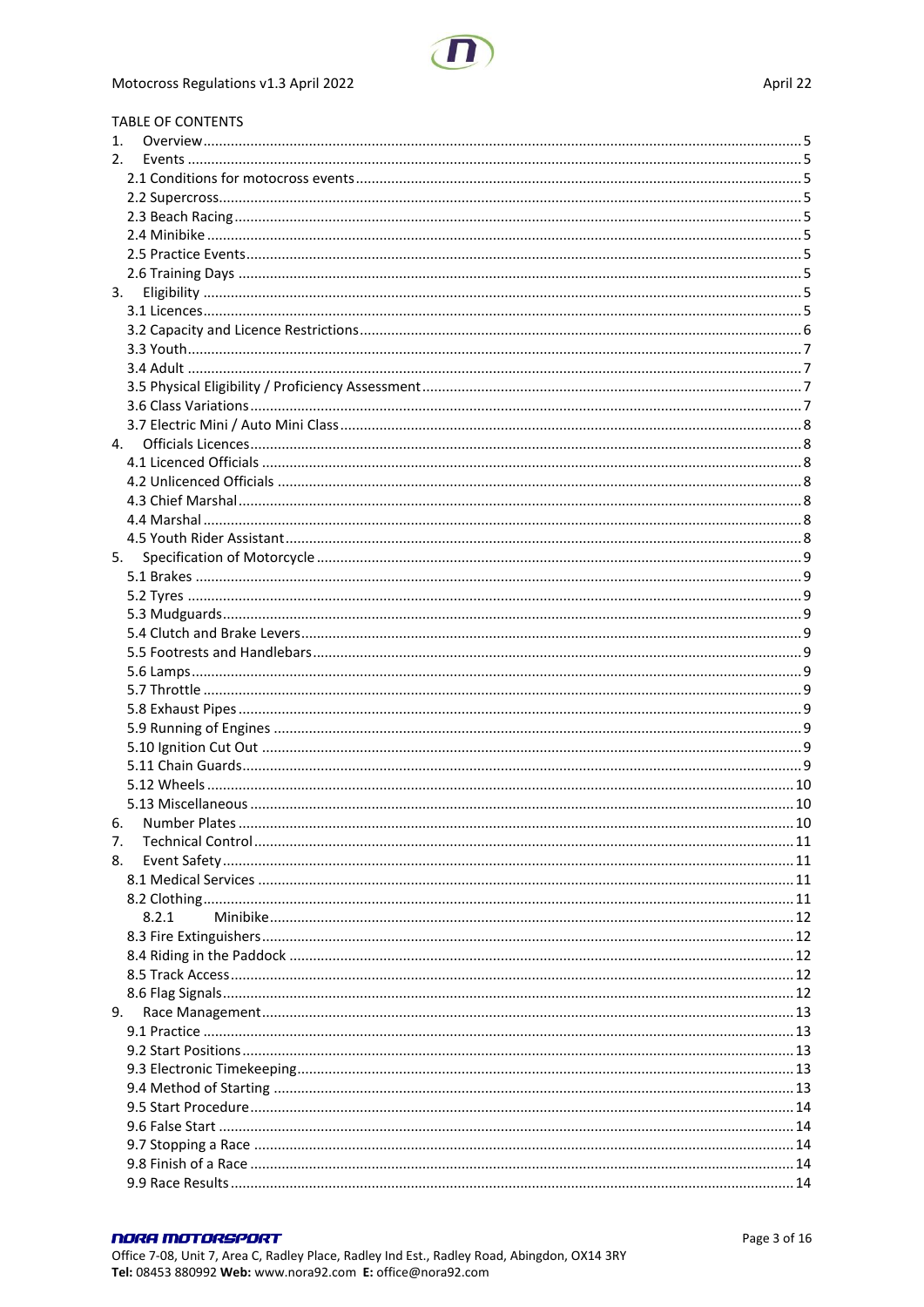# Motocross Regulations v1.3 April 2022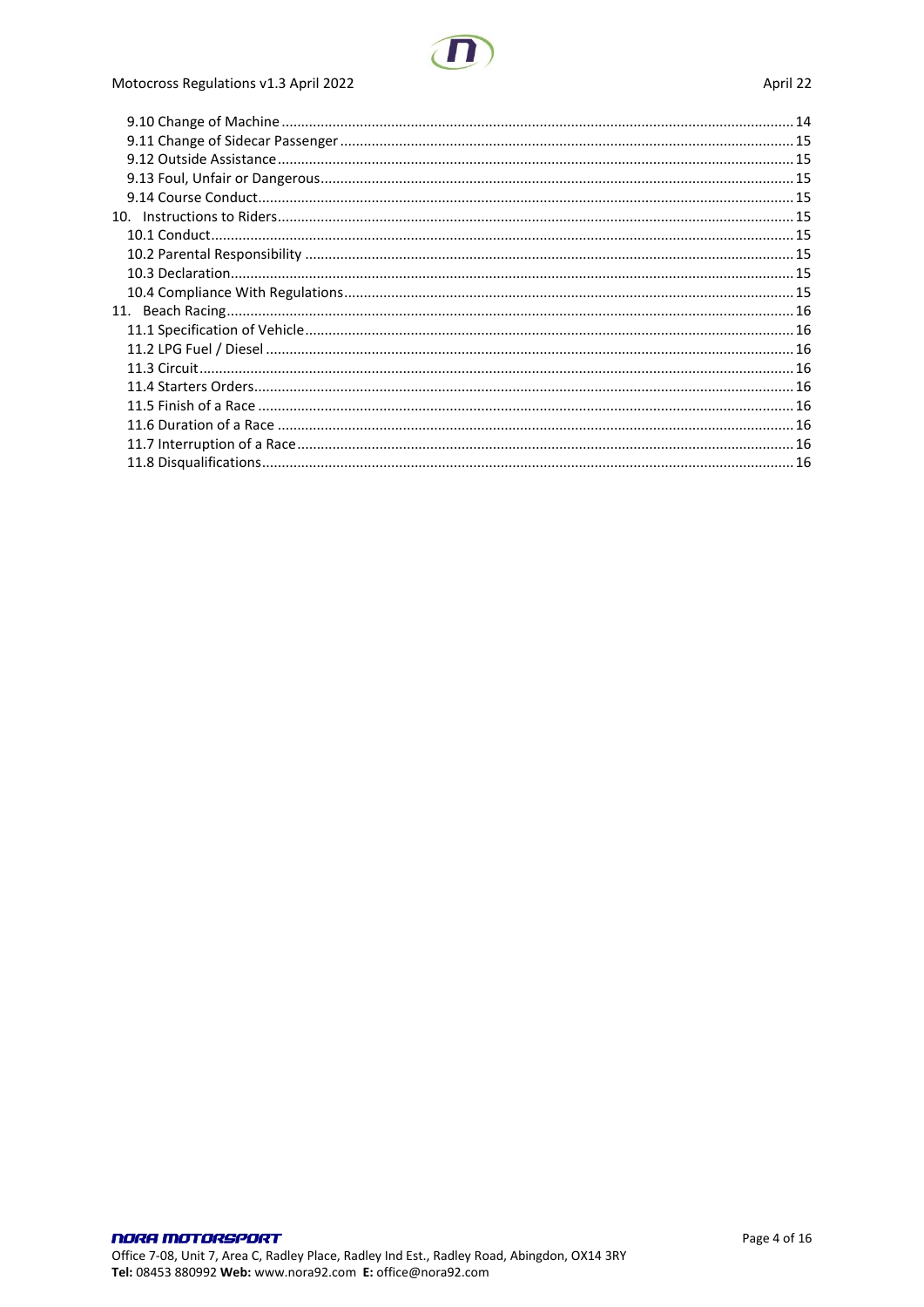

# <span id="page-4-0"></span>**1. Overview**

NORA Motorsport is a trading name of NORA 92 Limited. For the purposes of this document any reference to NORA can refer to NORA Motorsport or NORA 92 Limited.

The NORA Code of Practice together with these Regulations, any Event Regulations and any Final Instructions shall apply to all Motocross Events held under a Permit issued by NORA.

No discrimination is intended where references are made to specific gender within NORA's Code of Practice and Regulations

<span id="page-4-1"></span>The contents of this document are copyright and may not be copied without prior permission of NORA.

# <span id="page-4-2"></span>**2. Events**

## **2.1 Conditions for motocross events**

- a. The organiser must be affiliated to NORA
- b. An RTA permit must be applied for and in place before the event.
- c. The venue must hold a current certificate issued by NORA
- d. Greenfield sites must comply with current circuit guidelines

#### <span id="page-4-3"></span>**2.2 Supercross**

Arena / Supercross is defined as a motocross event conducted in a stadium type facility, open or fully closed, using motocross motorcycles.

#### <span id="page-4-4"></span>**2.3 Beach Racing**

Beach racing is defined as a race taking place on a beach with manmade obstacles over which competitors compete over a set period of time.

#### <span id="page-4-5"></span>**2.4 Minibike**

Minibike racing is defined as a race event on specially manufactured miniature motocross machines

#### <span id="page-4-6"></span>**2.5 Practice Events**

- a. A permit shall be applied for and put in place for all practice days.
- b. The NORA guidelines for practice track facilities will apply to practice days

#### <span id="page-4-7"></span>**2.6 Training Days**

- a. All trainers must be licenced through NORA
- b. No more than 15 riders may be in attendance for each trainer

# <span id="page-4-9"></span><span id="page-4-8"></span>**3. Eligibility**

# **3.1 Licences**

- a. For all NORA competitions the competitors must hold a current NORA Licence.
- b. Practice licences are available for non competition events.
- c. A One Event Competition Licence grants the same benefits of an annual licence for the duration of one event only with regards to Rules and Regulations.
- d. A One Event Licence does not include Personal Accident cover.
- e. All new applications for an annual licence must be accompanied by a passport style photograph, Photographs may be sent electronically.
- f. Youth only: All new applications must be accompanied by a photocopy of the rider's birth certificate.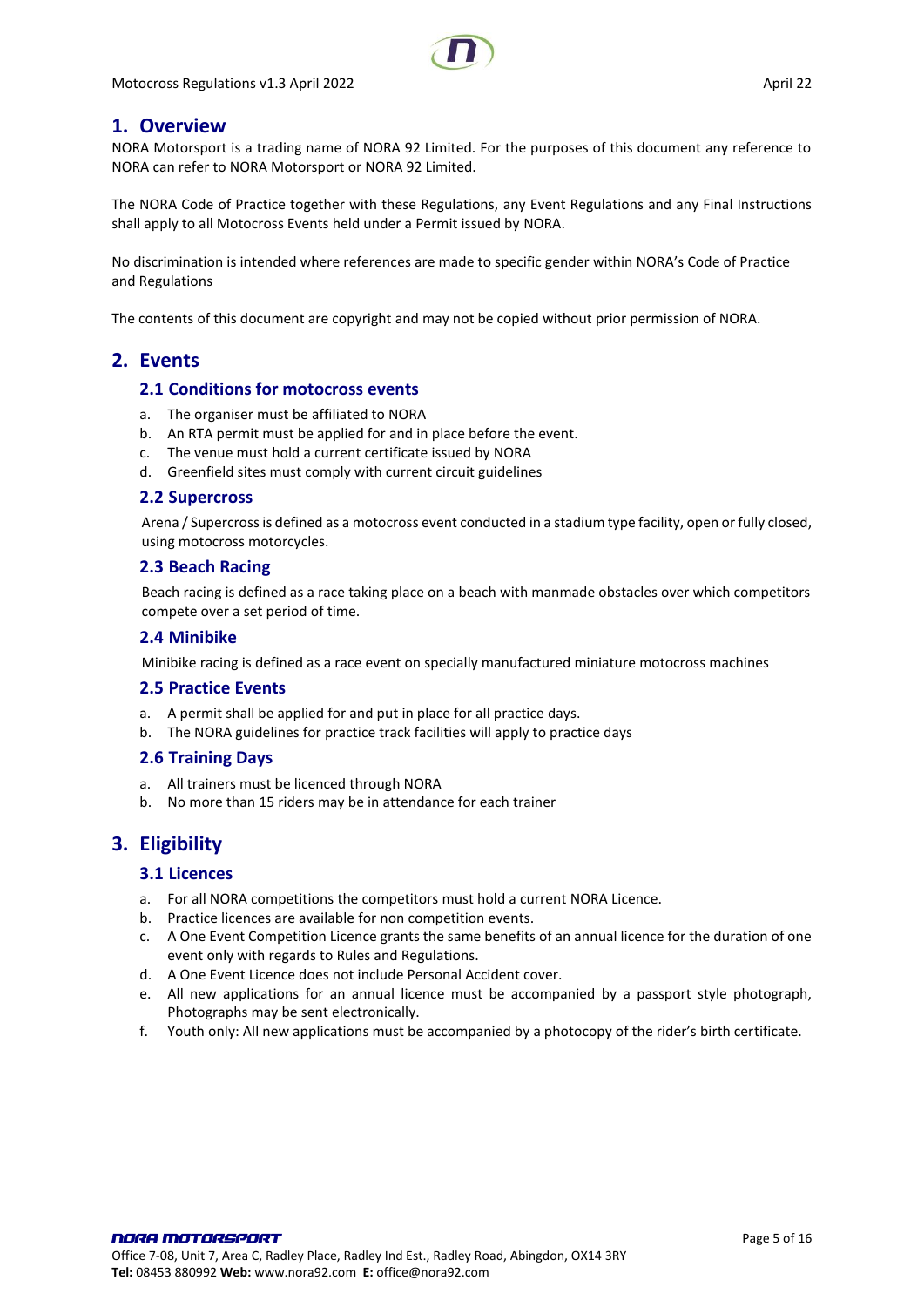# **3.2 Capacity and Licence Restrictions**

<span id="page-5-0"></span>

| Age on 1st Jan        | Grade                 | <b>Engine Capacity</b>                                                                               | Max Wheel Size /<br><b>Specification</b> | <b>Restrictions</b>                                          |
|-----------------------|-----------------------|------------------------------------------------------------------------------------------------------|------------------------------------------|--------------------------------------------------------------|
| <b>Youth Solo</b>     |                       |                                                                                                      |                                          |                                                              |
| 4-7 Years             | <b>Electric Mini</b>  | Max Power 1.5 Kw                                                                                     | 10 inch rear, 12<br>inch front           | May be combined<br>with the Auto Mini<br>class               |
| 5-6 Years             | <b>Auto Mini</b>      | Maximum 50cc 2 or 4<br>stroke automatic no<br>manual clutch                                          | 10 inch rear, 12<br>inch front           | May be combined<br>with the Electric<br>Mini or Auto class   |
| 6-8 Years             | Auto                  | Maximum 50cc 2 or 4<br>stroke automatic no<br>manual clutch                                          | 12 inch rear, 15<br>inch front           | Must be run<br>separate to any<br>other class *              |
| 5-8 Years             | <b>Auto Electric</b>  | Max Power 8KW                                                                                        | 12 inch rear, 15<br>inch front           | May be run with<br><b>Auto class</b>                         |
| $7-10$ years          | 65cc Junior           | Maximum 65cc 2 stroke or<br>110cc 4 stroke                                                           | 12 inch rear, 14<br>inch front           | Must be run<br>separate to any<br>other class *              |
| $9-12$ years          | <b>Small Wheel</b>    | Maximum 85cc 2 stroke or<br>150cc 4 stroke                                                           | 14 inch rear, 17<br>inch front           | May be combined<br>with the 85cc Big<br><b>Wheel Class</b>   |
| $11-15$ years         | <b>Big Wheel</b>      | Maximum 85cc 2 stroke or<br>150cc 4 stroke                                                           | 16 inch rear, 19<br>inch front           | May be combined<br>with the 85cc Small<br><b>Wheel Class</b> |
| $13-14$ years         | Youth 125             | Maximum 145cc 2 stroke                                                                               | 19 inch rear, 21<br>inch front           | Combined with the<br>Rookie class                            |
| 14-17 years           | Youth 250             | Maximum 145cc 2 stroke<br>Maximum 250cc 4 stroke                                                     | 19 inch rear, 21<br>inch front           | Combined with the<br>Rookie 125 class                        |
| <b>Adult Solo</b>     |                       |                                                                                                      |                                          |                                                              |
| 15 Years              |                       | Maximum 250cc 2 stroke<br>Maximum 450cc 4 stroke                                                     |                                          |                                                              |
| 17 Years              |                       | Maximum 500cc 2 stroke<br>Maximum 650cc 4 stroke                                                     |                                          |                                                              |
| Sidecar               |                       |                                                                                                      |                                          |                                                              |
| 15 Years              | <b>Driver</b>         | Over 350cc and up to<br>1000cc 4 stroke and up to<br>750cc 2 stroke                                  |                                          |                                                              |
| 15 Years              | Passenger             |                                                                                                      |                                          |                                                              |
| <b>Adult Quad</b>     |                       |                                                                                                      |                                          |                                                              |
| 15 Years              |                       |                                                                                                      |                                          |                                                              |
| Youth Quad            |                       |                                                                                                      |                                          |                                                              |
| $6 - 9$ Years         | <b>50cc Automatic</b> | 50cc Automatic Quads with engine and frame as originally<br>manufactured                             |                                          |                                                              |
| $8 - 14$ Years        | 100cc Open            | 100cc Quads with engine and frame as originally manufactured,<br>8 year olds - Automatic only        |                                          |                                                              |
| 11 - 17 Years         | 250cc Open            | Up to 200cc 2 Stroke & 250cc 4 Stroke.                                                               |                                          |                                                              |
| <b>Adult Minibike</b> |                       |                                                                                                      |                                          |                                                              |
| 15 Years              | <b>Adult Minibike</b> | Class restrictions as per event regulations                                                          |                                          |                                                              |
| Youth Minibike        |                       |                                                                                                      |                                          |                                                              |
| $6 - 8$ Years         | 50cc                  | Any off road bike up to 50cc (semi auto, no clutch) -<br>Max wheel size 12"                          |                                          |                                                              |
| $9 - 14$ Years        | 125cc                 | Horizontal single cylinder, four stroke, Open Cradle Frame<br>Maximum wheel size 14" front -12" rear |                                          |                                                              |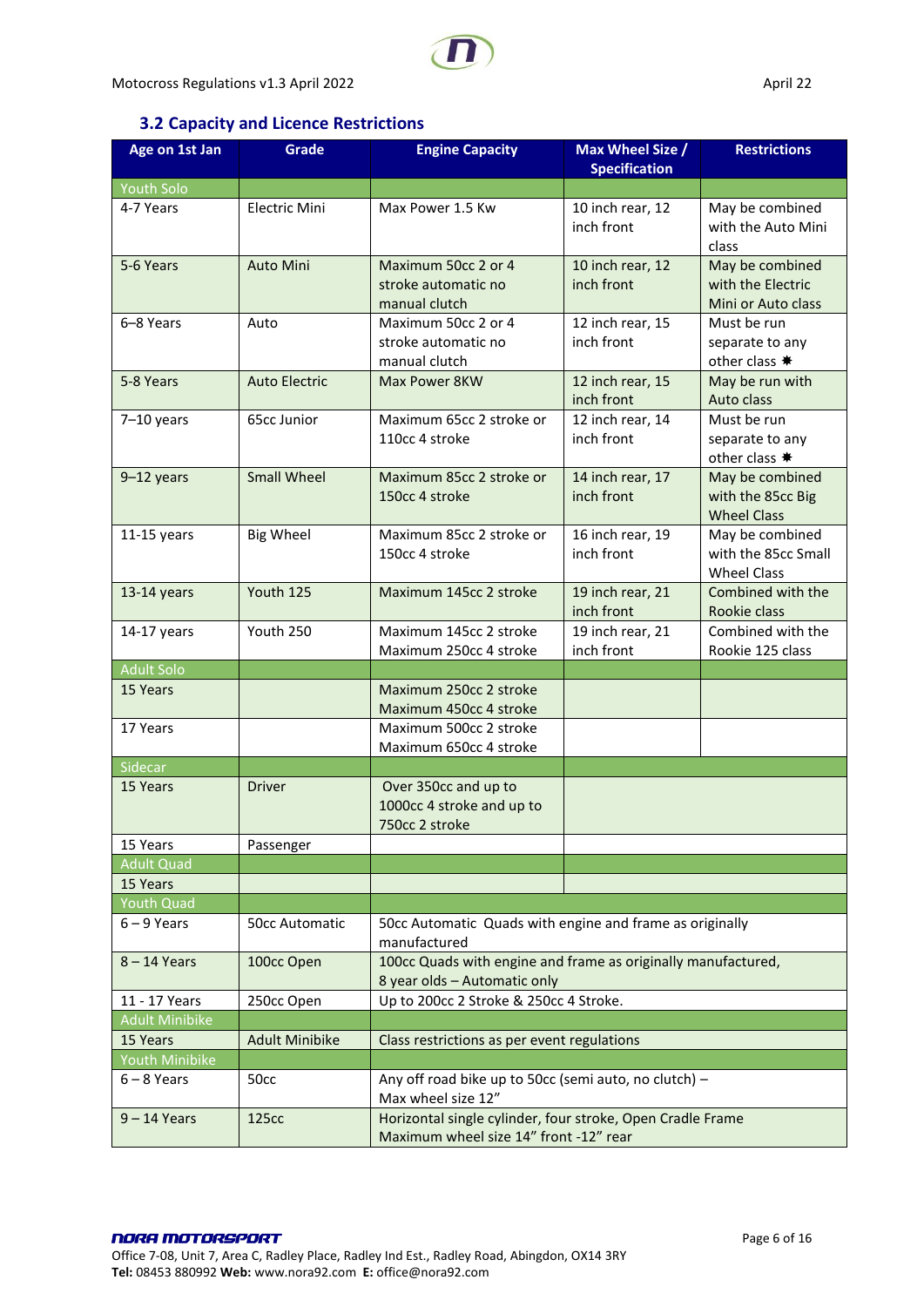Motocross Regulations v1.3 April 2022 April 2022 April 22



Riders may continue in the youth 125cc/250cc class until the end of the year in which their 18th birthday falls. After reaching 15 years of age riders can apply for an adult solo Motocross licence and still retain a youth licence until the end of the year in which their 18th birthday falls. After reaching 15 years of age riders can apply for an adult quad Motocross licence and still retain a 250 youth licence until the end of the year in which their 18th birthday falls.

Youth Solo auto and 65cc classes may be combined so long as the number of competitors does not exceed 10 in either class.

# <span id="page-6-0"></span>**3.3 Youth**

- a. Upon assessment riders may remain in a lower class below their age.
- b. No rider may compete before their sixth birthday other than in the Auto electric class.
- c. Riders may compete at 5 years 6 months under strict assessment circumstances and approval from NORA.
- d. When a rider reaches the maximum age limit for their group, they may continue to compete in that group until the end of the calendar year.
- e. On reaching the minimum age for the next group, the rider may upgrade. Please note that any rider who chooses to upgrade cannot then move back to the lower capacity class once they have competed at the higher level at a NORA event unless specifically approved by NORA.
- f. An assessment will be required for any rider wishing to ride in a class of which they do not reach the age requirement to be arranged by the rider following application to the NORA office. No rider may upgrade more than 6 months earlier than reaching the required age for the class.
- g. The parent or person with parental responsibility must accompany a youth competitor under the age of 18 to any event and stay for the entire duration of the time that the rider is present.
- h. Electric bike classes may be run separately or incorporated in to the 50cc Auto class.
- i. The Youth 125cc/250cc classes will be a combined class. Organisers may score the classes separately if they wish.
- j. No rider may compete in the Youth 125cc/250cc class before their 13th birthday.

## <span id="page-6-1"></span>**3.4 Adult**

- a. An assessment will be required for any rider wishing to ride in a class of which they do not reach the age requirement to be arranged by the rider following application to the NORA head office.
- b. The parent or person with parental responsibility must accompany a competitor under the age of 18 to any event and stay for the entire duration of the time that the rider is present.
- c. No rider will be permitted to compete in the adult classes until they reach the minimum required age.

# <span id="page-6-2"></span>**3.5 Physical Eligibility / Proficiency Assessment**

All youth riders should be able to sit astride their machines and, with one foot firmly on the ground, must be able to control the gear lever or the foot brake with the other foot.

# <span id="page-6-3"></span>**3.6 Class Variations**

- a. Parents are permitted to hold the rear of an automatic class machine immediately prior to the start of the race, they must be signed on and wearing an appropriate identification bib or sash to assist their rider before going on to the course.
- b. Clubs may choose to impose further age restrictions for the automatic class, these restrictions must fall within the set limitations and be stated in the Event Regulations.
- c. The Youth 125cc/250cc Class will not be permitted to run in a joint class with the 85cc classes
- d. In exceptional circumstances the Youth 125cc/250cc class may be combined with an adult class with prior approval from NORA. All riders must be at least 14 years of age and the person with parental responsibility for them must agree and sign the disclaimer.
- e. Clubs are permitted to designate other classes such as MX1, MX2 etc. These classes must not fall outside of the restrictions for either Youth or Adult competitors and must be stated in the Event Regulations.
- f. Clubs are permitted to impose further restrictions within the youth quad classes as indicated in any championship or Event Regulations.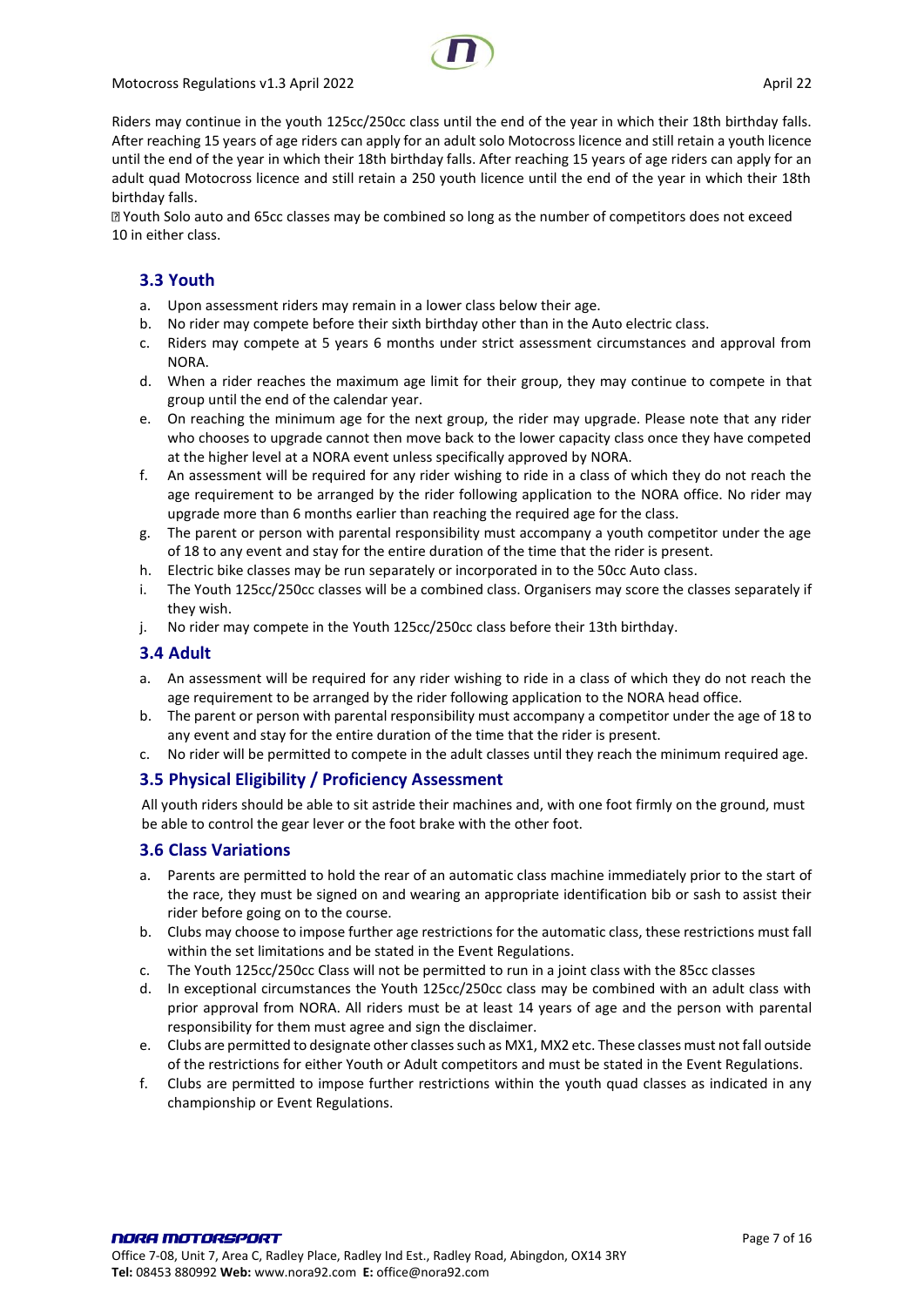

# <span id="page-7-0"></span>**3.7 Electric Mini / Auto Mini Class**

- a. Electric Mini class may incorporate the Auto Mini class but must run separately from all other classes.
- b. Auto Mini class may be incorporated in to the Auto class.
- c. The Clerk of the Course must determine and clearly define the layout of the course if on the main track.
- d. If run on a separate track this must be designed to be compatible with beginner riders and their machines by the Clerk of the Course.
- e. A chief official must be appointed for a separate track which can be managed with the assistance of signed on parents, all parents must be briefed on looking after all riders.
- f. The medical cover for the event must be aware of any separate tracks and sufficient medics must be available to cover both tracks at all times.
- g. Electric mini (inc. Auto mini if applicable) numbers should be limited to 20 per race.

# <span id="page-7-2"></span><span id="page-7-1"></span>**4. Officials Licences**

### **4.1 Licenced Officials**

Officials that require a Licence.

| <b>Official</b>                | Licence Term | <b>Training Method</b>      |
|--------------------------------|--------------|-----------------------------|
| Clerk of the Course            | 3 Years      | In Person or Online Seminar |
| <b>Chief Technical Officer</b> | 3 Years      | In Person or Online Seminar |
| <b>Engine Measurer</b>         | 3 Years      | In Person or Online Seminar |
| Timekeeper                     | 3 Years      | In Person Assessment        |

Licences will only be issued to individuals who have attended the appropriate seminar and/or passed competency assessments appropriate to their role. NORA, may refuse to issue, cancel or suspend any officials licence.

# <span id="page-7-3"></span>**4.2 Unlicenced Officials**

Officials who do not require a Licence

| <b>Official</b>                 | <b>Training Method</b>                                                                  |
|---------------------------------|-----------------------------------------------------------------------------------------|
| <b>Event Secretary</b>          | May receive training from NORA or the Clerk of the Course                               |
| <b>Technical Officer</b>        | Will receive training from the Chief Technical Officer                                  |
| <b>Chief Marshal</b>            | Will be appointed and briefed by the Clerk of the Course                                |
| Marshal                         | Will be appointed and briefed by the Clerk of the Course or the<br><b>Chief Marshal</b> |
| Youth Rider Assistant           | Will be briefed by the Clerk of the Course                                              |
| <b>Child Protection Officer</b> |                                                                                         |

# <span id="page-7-4"></span>**4.3 Chief Marshal**

The Chief Marshal is responsible for briefing all of the event marshals prior to them conducting their duties in line with the NORA form 02.18 Marshal Brief

# <span id="page-7-5"></span>**4.4 Marshal**

All Assistant Officials whose function is to be carried out at the immediate track-side must be at least 16 years of age. Marshal's under 18 years of age must have the approval and signature of the person with parental responsibility for them.

# <span id="page-7-6"></span>**4.5 Youth Rider Assistant**

Youth Rider Assistants may be allowed trackside during Electric Mini, Auto, 65cc and 85cc Small Wheel races at the discretion of the Clerk of the Course. A maximum of 20 assistants are allowed trackside at any time and must be positioned in zones around the circuit. The duty of Youth Rider Assistants is to assist any rider that is in trouble in their allotted zone of the track and not to give encouragement or signals to riders. The minimum age for a Youth Rider Assistant is 18 years of age and they must complete the officials sign on form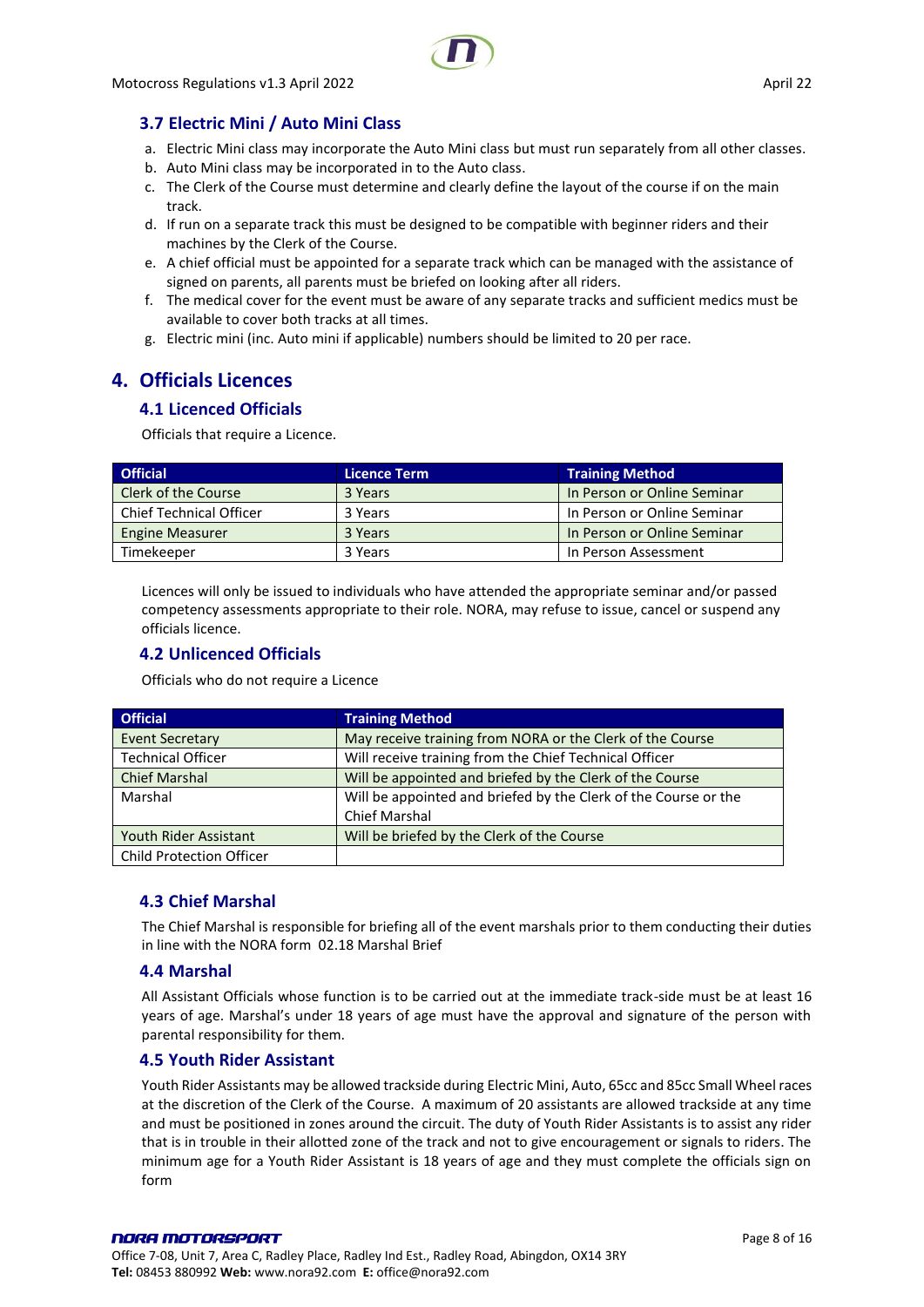

# <span id="page-8-0"></span>**5. Specification of Motorcycle**

<span id="page-8-1"></span>All Solo, Sidecar & Quad Motorcycles shall comply with the Code of Practice and the following:

## **5.1 Brakes**

- a. Motorcycles must be equipped with two efficient brakes, one operating on each wheel and be operated independently from the driving position.
- b. For Sidecar motorcycles, brakes are not required on the sidecar wheel.
- c. For Quad motorcycles brakes must be capable of operating, as a minimum, both rear wheels

### <span id="page-8-2"></span>**5.2 Tyres**

- a. Chains and other non-skid devices are not permitted.
- b. Scoop or paddle (continuous radial rib) tyres and/or tyres with lugs having a height of more than 19.5mm are forbidden.

### <span id="page-8-3"></span>**5.3 Mudguards**

Solo and Sidecar motorcycles must be fitted with two mudguards giving protection to the driver. The rear mudguard must cover 35 degrees of the upper rear wheel.

#### <span id="page-8-4"></span>**5.4 Clutch and Brake Levers**

- a. Clutch and brake levers must be, in principal, ball ended, the diameter of the ball to be at least 12.5mm.
- b. This ball can also be flattened but in any case the edges must be rounded.
- c. These ball ends must be permanently fixed to form an integral part of the lever.

### <span id="page-8-5"></span>**5.5 Footrests and Handlebars**

The ends of the footrests must be rounded with a radius of not less than 12.5mm and fold in a rearward direction. The ends of the handlebars on all motorcycles shall be rounded or otherwise protected. For Quad and Trike motorcycles nerf bars or running boards must be fitted so that a riders leg will not be pulled under the rear wheel.

#### <span id="page-8-6"></span>**5.6 Lamps**

For all motorcycles mirrors must be removed. Other glass or plastic lenses must be taped, padded with foam rubber, or equivalent, at least 25mm thick and taped again.

# <span id="page-8-7"></span>**5.7 Throttle**

All machines must be fitted with self-closing throttles.

#### <span id="page-8-8"></span>**5.8 Exhaust Pipes**

The end of the exhaust pipe or pipes must not project beyond any part of the vehicle or its bodywork.

#### <span id="page-8-9"></span>**5.9 Running of Engines**

The running of engines is prohibited except during official practice, actual racing, sound testing and for a period not exceeding five minutes prior to the start of each race.

#### <span id="page-8-10"></span>**5.10 Ignition Cut Out**

- a. Solo motorcycles will be fitted with an engine cut-out button. A lanyard cutout may replace the cut out button but must be connected to the rider by the way of a wrist strap.
- b. Sidecar motorcycles will be fitted with an engine cut out button that must be operated by a non elastic string or cord (coil telephone wire is not permitted). The cord should be a maximum of 500mm. Any part of the cut-out that remains live when disconnected must be shrouded in order to prevent accidental contact with any part of the motorcycle.
- c. Quad Motorcycles will be fitted with an engine cut out button that must be operated by a non elastic string or cord. Any part of the cut-out that remains live when disconnected must be shrouded in order to prevent accidental contact with any part of the motorcycle.

# <span id="page-8-11"></span>**5.11 Chain Guards**

- a. For Solo, Sidecar & Quad motorcycles (excluding Minibikes) the manufacturer's original primary drive guards or parts of similar design must remain in place.
- b. For quad and minibike motorcycles a suitable primary drive guard must be fitted if no original was fitted to the motorcycle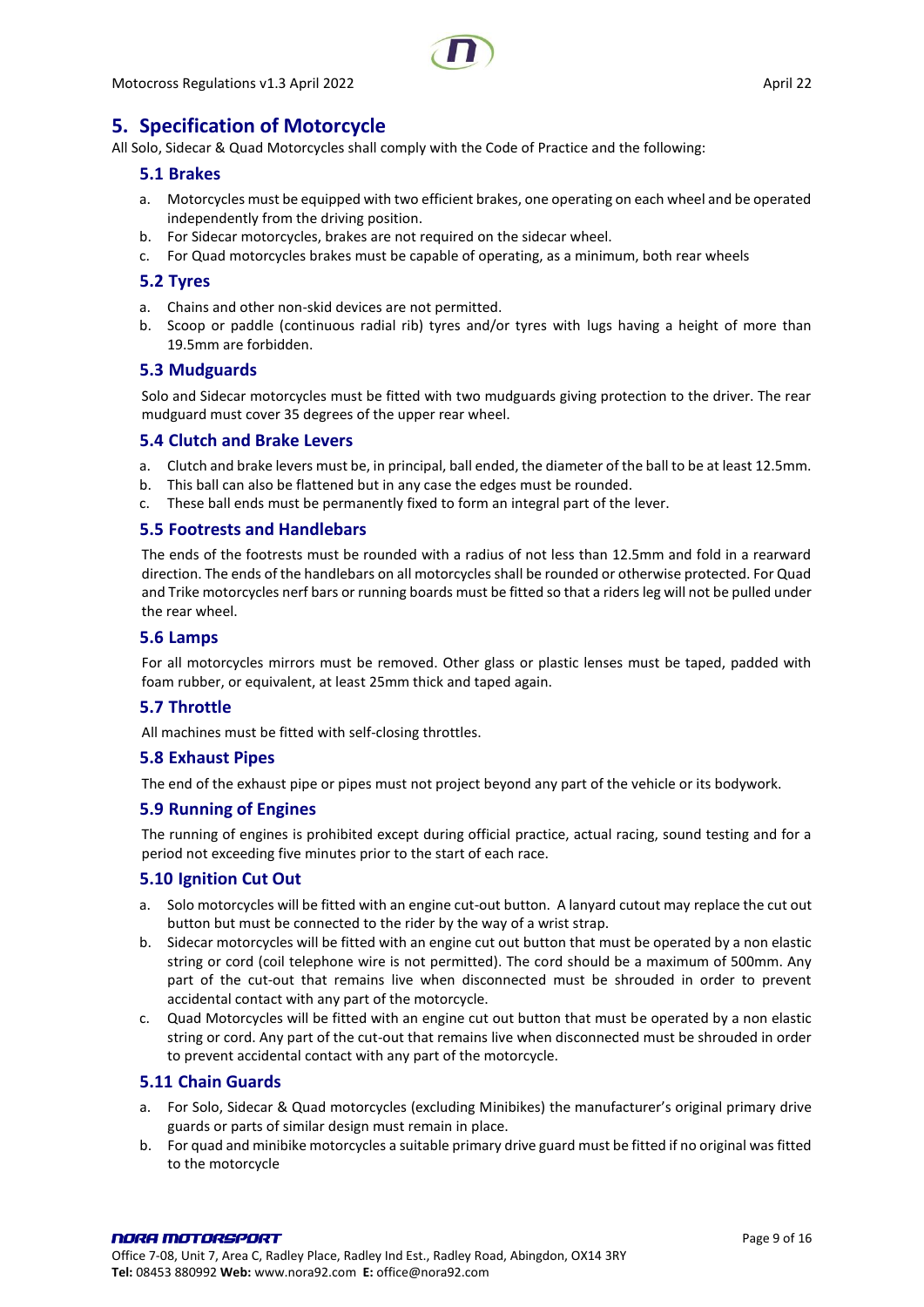

# <span id="page-9-0"></span>**5.12 Wheels**

- a. All motorcycles wheels with six or less spokes must be guarded.
- b. For Sidecar motorcycles:
	- The three wheels shall each be of at least 400mm (16") in diameter measured over the outside of the tyre.
	- The wheel track, or lateral distance between tracks, shall be no more than 1150mm.
- c. For Quad motorcycles the measurement from one front wheel to its following rear wheel must be equal.

# <span id="page-9-1"></span>**5.13 Miscellaneous**

For Quad motorcycles bumpers and nerf bars must have all corners with a radius of a minimum of 50mm

# <span id="page-9-2"></span>**6. Number Plates**

- a. Machines will have a minimum of three number plates and it is the rider's responsibility to ensure that the numbers are clearly visible and correct.
- b. No metallic or reflective colours may be used in any circumstances.
- c. Plates and numbers must comply with the following requirements.
	- They must be made of a rigid material and solidly constructed.
	- The front plate should measure a minimum of 285mm x 235mm in size with a minimum of 50mm radius rounded corners.
	- The plates must be flat or slightly curved (not more that 25mm (1") from the true plane) and must not be otherwise bent or obscured in any way.
	- The front plate may be perforated but on no account may the numbers be perforated.
- d. One plate must be carried facing forward and not more than 30 degrees from the vertical with one on each side of the machine.
- e. Side number plates must be positioned above a horizontal line drawn through the rear spindle and behind a line drawn vertically at a minimum distance of 200mm behind the footrest.
- f. The minimum dimensions of the numbers should be: height 140mm (5 5/8"), width 80mm (3 5/8"), width of stroke 25mm (1") and the space between any two figures 15mm (5/8").
- g. The Clerk of the Course has the discretion to disqualify any rider not showing legible numbers or discounting any protest resulting from illegible numbers.
- h. For Quad motorcycles a further number plate must be fitted running parallel with the machine at the rear, readable when facing the side view of the machine. The mounting bracket must not exceed 25mm in height.

At the discretion of the organiser the colours may be as follows: – The figures and background must be in a 'matt' (non-shiny) colour

The only exception to the number plate regulations will be where special conditions apply to a National or Club Championship series and are explained in the Event Regulations or conditions to that series. Numbers for minibike racing should not exceed 2 digits, (i.e.  $1 - 99$ )

| <b>Adult</b>  | <b>Background Colour</b> | <b>Number Colour</b> |
|---------------|--------------------------|----------------------|
| Up to $250cc$ | <b>Black</b>             | White                |
| Over 250cc    | White                    | <b>Black</b>         |

| Youth               | <b>Background Colour</b> | <b>Number Colour</b> |
|---------------------|--------------------------|----------------------|
| Auto / 8kw Electric | White                    | <b>Black</b>         |
| 65cc Junior         | <b>Black</b>             | White                |
| 85cc Small Wheel    | Red                      | White                |
| 85cc Big Wheel      | Green                    | White                |
| Youth 125cc / 250cc | <b>Black</b>             | White                |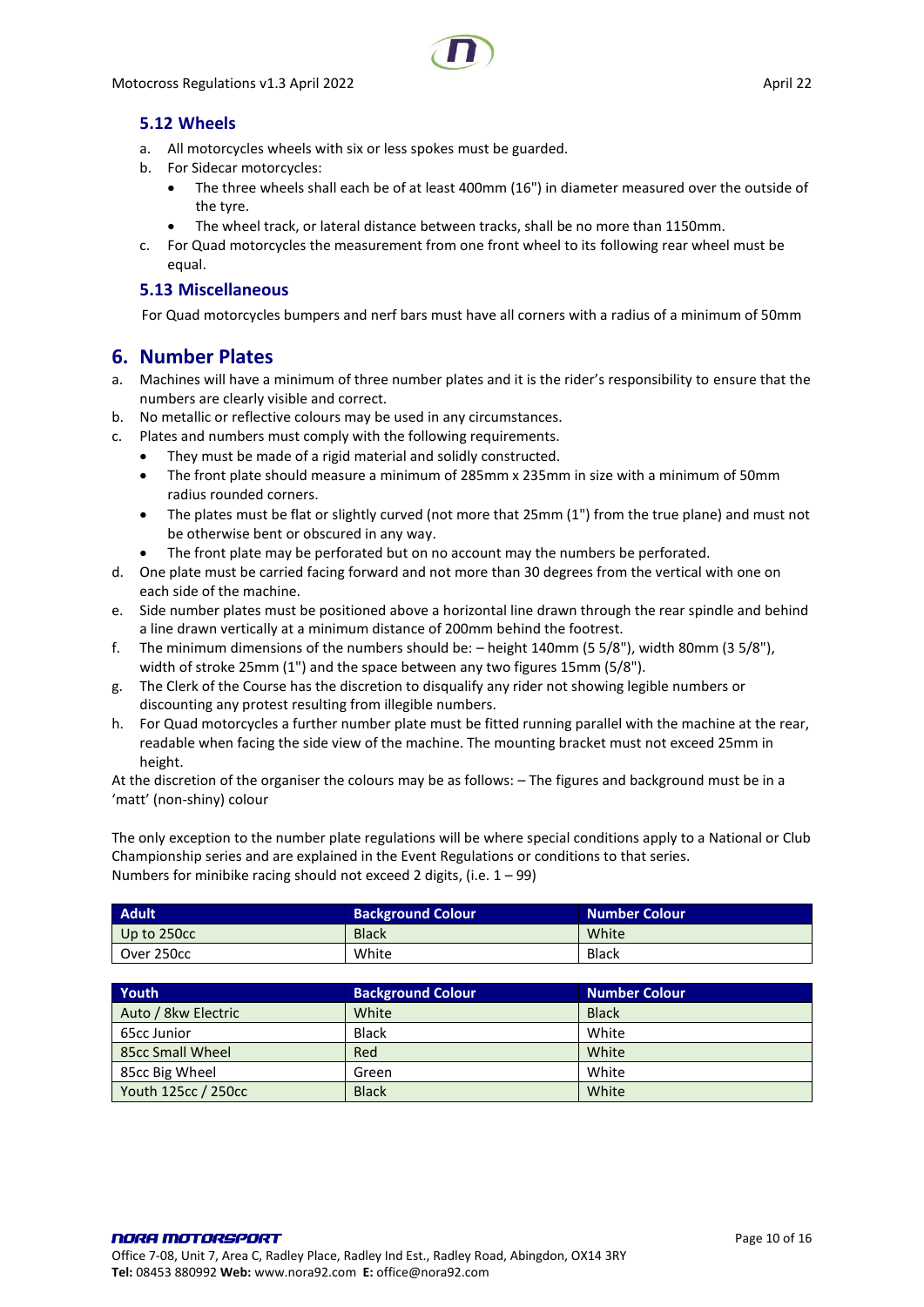

# <span id="page-10-0"></span>**7. Technical Control**

- a. In the event of a protest against machine specification this must be submitted prior to the commencement of an event. Where an engine has to be stripped an additional fee of £250\* for four stroke and £150\* for two stroke machines MUST be submitted with the protest and protest fee. In the event of the protest being upheld the additional fee will be returned. If the protest is not upheld, 50% of the additional fee will be awarded to the other party and will be the only costs payable.
- b. The Clerk of the Course may disqualify or penalise any rider of a machine which exceeds the maximum permitted sound level, or which in their opinion is deemed to be excessively noisy.
- c. Random or spot checks may be made NORA Sound Control Officials of the sound level of any machine taking part in any NORA event in addition to any routine checks at technical control if requested by the Clerk of the Course.
- <span id="page-10-1"></span>\* All payments to be made in cash

# <span id="page-10-2"></span>**8. Event Safety**

### **8.1 Medical Services**

At all Motocross events, including official practice, qualified first aid personnel must be in attendance with full first aid equipment. Organisers must ensure sufficient medical services for the type of event remain in place until the event has completely finished.

An IHCD Emergency Technician (EMT), First Response Emergency Care person (FREC), level 3 or above or the Voluntary Aid Society (VAS) equivalent must be in attendance during official practice and racing. A Paramedic (PM) is recommended.

The minimum requirement for the start of every event is two ambulances. If one of the two ambulances has to leave the circuit then the minimum requirement for the event to continue is one ambulance and one IHCD Emergency Technician (EMT) or the Voluntary Aid Society (VAS) equivalent, plus enough qualified first aid personnel to cover the course layout size and type of event subject to medical requirements shown below.

For smaller club level events (where there are approximately 99 riders or less) the minimum medical requirements are for one ambulance – On the condition the ambulance is available at all times. Should the ambulance be required to support the treatment of, or transport an injured rider the event must stop until such time that the ambulance is available again. The ambulance should be accompanied by either an IHCD Emergency Technician or the VAS equivalent, plus enough qualified first aid personnel to cover the course layout, size and type of event.

# <span id="page-10-3"></span>**8.2 Clothing**

- a. All competitors must wear a crash helmet. For information regarding helmets please refer to the helmet section within the NORA Code of Practice.
- b. Competitors are advised not to wear hand, face or body jewellery/piercings which could prove hazardous in the event of an accident.
- c. The mouth should be kept clear of anything likely to cause blockage of the airway in the event of an incident, e.g. chewing gum. This includes removing false dentures.
- d. It is not advised that bulky hard objects such as tools etc. are carried in pockets or on the person.
- e. Goggles or visor of a non-splinterable type must be worn at the commencement of each race. Spectacles, if worn, must be non-splinterable.
- f. It is advised that all riders and passengers should wear a body belt/kidney protector and wear protective armour giving protection to at least the chest and shoulders.
- g. All riders and passengers are advised to wear identification discs around the neck or wrist during racing and practicing. The disc should bear the wearers full name and date of birth.
- h. It is the responsibility of the rider's parent/guardian to ensure that all protective clothing is correctly fitting for youth competitors.
- i. In all races and official practice complete protective clothing produced for motocross racing, knee length boots and gloves shall be worn by each rider and passenger. It is advised that motocross jerseys should provide protection against abrasion to the body and arms and that motocross jeans are padded at the hips and knees.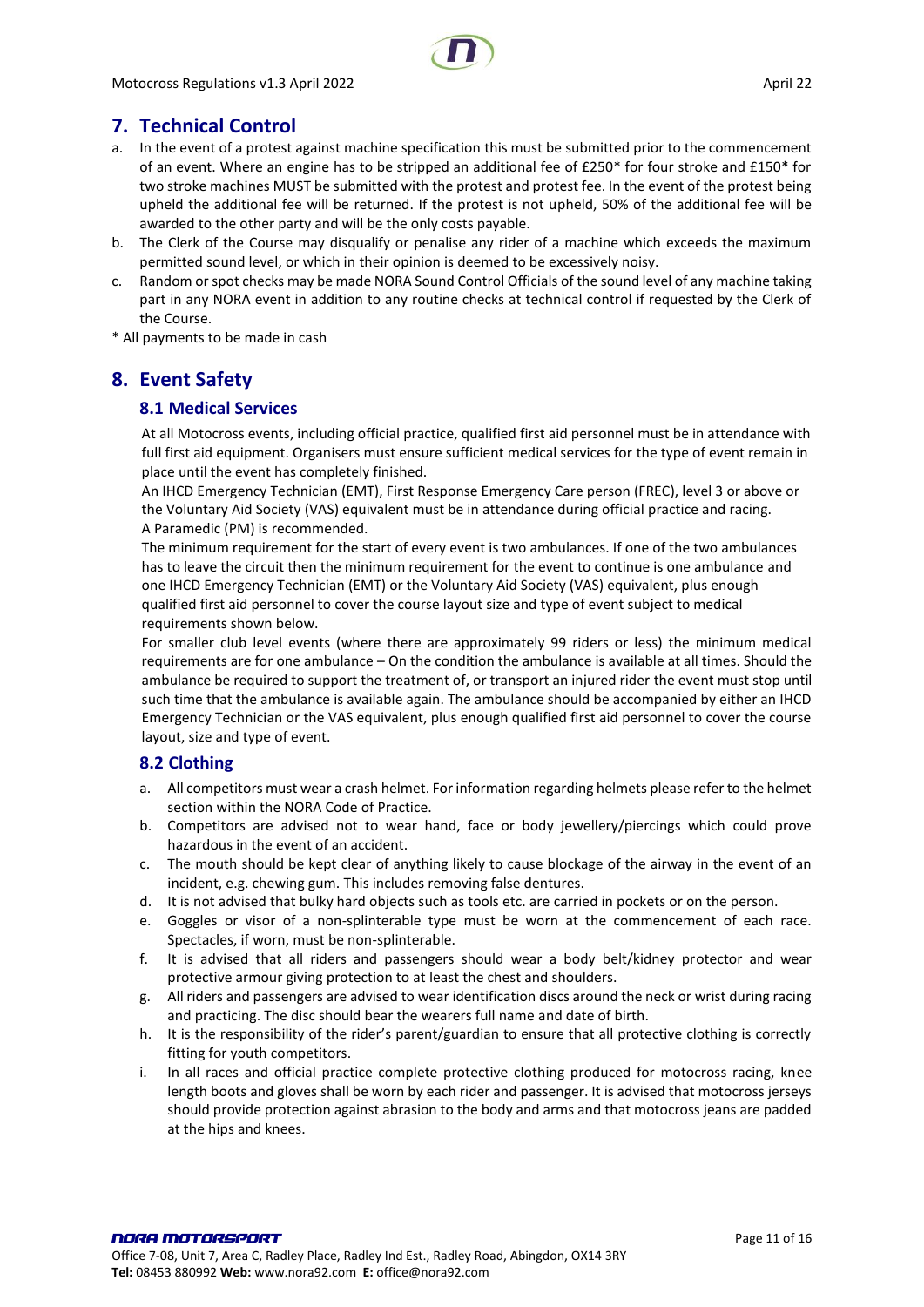

#### <span id="page-11-0"></span>**8.2.1 Minibike**

In all races and official practice complete protective clothing shall be worn by each rider. It is advised that Motocross or specific Minibike boots should be worn and as a minimum give protection to the ankle. No trainer type shoes or boots allowed. Jerseys should provide protection against abrasion to the body and arms. If short sleeved jerseys are worn then elbow pads must be worn to protect exposed skin. Trousers/shorts must provide protection to the knee, shin and hips. If Motocross style shorts are worn then they must cover the knee and must be used in conjunction with a knee, shin pad combination.

#### <span id="page-11-1"></span>**8.3 Fire Extinguishers**

Every NORA approved track / event must have a minimum of two 6Kg dry powder fire extinguishers. The position of the extinguishers must be clearly marked. All extinguishers must have a minimum 34A 183B rating as well as a current certificate attached.

#### <span id="page-11-2"></span>**8.4 Riding in the Paddock**

Riding of machines in the paddock is strictly prohibited and warning signs should be erected.

Machines should be pushed with the engine dead. Riding of machines at a slow pace can be permitted if designated lanes protected from the public are used. Machines must be pushed upon exiting from any point on these lanes. In exceptional circumstances, if risk assessed by the Clerk of the Course, riders may be permitted to rider their machines but must not exceed first gear idle and must always wear a helmet. Under no circumstances may the machine be ridden by anybody other than the competitor or pillion passengers carried.

Machines include pit and electric motorcycles.

#### <span id="page-11-3"></span>**8.5 Track Access**

Strictly no personnel, other than signed on officials, are permitted on the track while machinery is operating.

#### <span id="page-11-4"></span>**8.6 Flag Signals**

The following flag signals will be used:

N.B. 'Waved' shall mean a flag should be moved up and down through an arc of 45 degrees and not indiscriminately. Only authorised officials are permitted to use these flags. Any rider who is judged to have taken unfair advantage whilst a yellow flag is displayed and waved, or ignored any other flag signal, may be disqualified or penalised accordingly by the Clerk of the Course. All of the below flags should measure not less than 750mm x 600mm.

The blue flag should be used by trained officials only and should not be used by marshals covering a static point.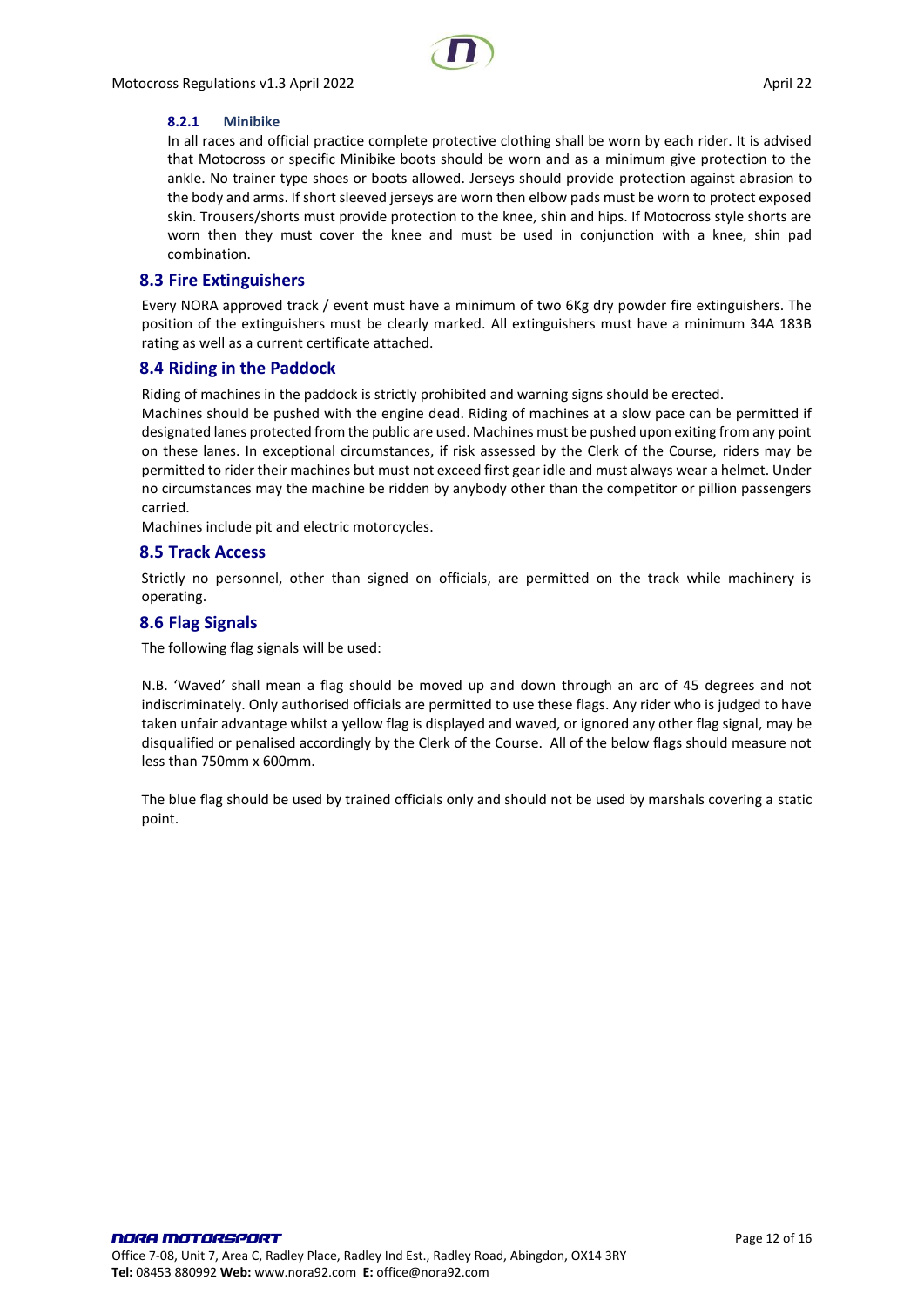| Flag Type                                                     | <b>Meaning</b>                                                                                                                                                                                                                                                                                                        |
|---------------------------------------------------------------|-----------------------------------------------------------------------------------------------------------------------------------------------------------------------------------------------------------------------------------------------------------------------------------------------------------------------|
| <b>National Flag</b>                                          | This flag can be used for starting a race by being raised from the<br>ground                                                                                                                                                                                                                                          |
| Red                                                           | All Riders must stop. Riders must not pass any red flag unless<br>authorised or directed to do so and then proceed at a slow pace                                                                                                                                                                                     |
| Black $-$ with the rider's number<br>clearly shown on a board | That rider to stop racing immediately and leave the track                                                                                                                                                                                                                                                             |
| Yellow - Motionless                                           | Danger, take care. Ride with caution.                                                                                                                                                                                                                                                                                 |
| Yellow - Waved                                                | Great Danger, prepare to stop, ride with extreme caution, no<br>overtaking. Wheels must remain in contact with the ground<br>wherever practicable.<br>Marshals are advised to wave their flags when riders are stopped<br>on the course in a dangerous position or being attended to by<br>officials or medical staff |
| Green                                                         | Course clear / Riders under starters orders.                                                                                                                                                                                                                                                                          |
| Blue – Waved                                                  | Warning you are about to be lapped.                                                                                                                                                                                                                                                                                   |
| <b>Yellow with Black Cross</b>                                | Last Lap. / (either or) a two lap and then one lap board, clearly<br>marked.                                                                                                                                                                                                                                          |
| Chequered                                                     | Finish.                                                                                                                                                                                                                                                                                                               |
| White with Green or Red Cross                                 | Medical attention required at that post provided. This may be<br>replaced by a flag mutually agreed with the medical staff                                                                                                                                                                                            |

# <span id="page-12-1"></span><span id="page-12-0"></span>**9. Race Management**

# **9.1 Practice**

- a. For any race there must be a minimum period for practice on the actual course, the details of which must be stated in the Event Regulations.
- b. Riders will commence practice under the instructions of the start officials and must join the circuit from the designated area.
- c. The duration of practice will commence from the time when the first rider joins the circuit.
- d. The waving of the chequered flag will indicate the end of practice.

# <span id="page-12-2"></span>**9.2 Start Positions**

- a. Start positions will be established according to the provisions of the Event Regulations.
- b. Where the organisers decide the grid positions will be by ballot this must be conducted by the competitors at the event

# <span id="page-12-3"></span>**9.3 Electronic Timekeeping**

- a. Only licensed NORA Timekeepers can time a qualification practice where qualification to a final, a series of races or start line positions is the determined outcome. The Chief Timekeeper should be stated in the Event Regulations and official programme.
- b. If timed practice is used and identical times are recorded by more than 1 rider in the official qualifying practice session for the race the rider with the second best laptime will receive the better starting position.
- c. Transponders, if used, should be fitted to the machine as per the timekeepers or manufacturer's instructions, it is the riders responsibility to ensure that the correct transponder is securely fitted, it is the riders responsibility if a transponder is lost from the machine during an event.

Note: A Mylaps – TranX transponder requires a minimum of 14 hours of trickle charge to ensure optimum performance.

# <span id="page-12-4"></span>**9.4 Method of Starting**

The following methods of starting a race may be used and shall be stated in the Event Regulations.

- a. The raising of the National flag
- b. Flyaway elastic start gate.
- c. Drop down metal start gate.

#### NORA MOTORSPORT Office 7-08, Unit 7, Area C, Radley Place, Radley Ind Est., Radley Road, Abingdon, OX14 3RY **Tel:** 08453 880992 **Web:** www.nora92.com **E:** office@nora92.com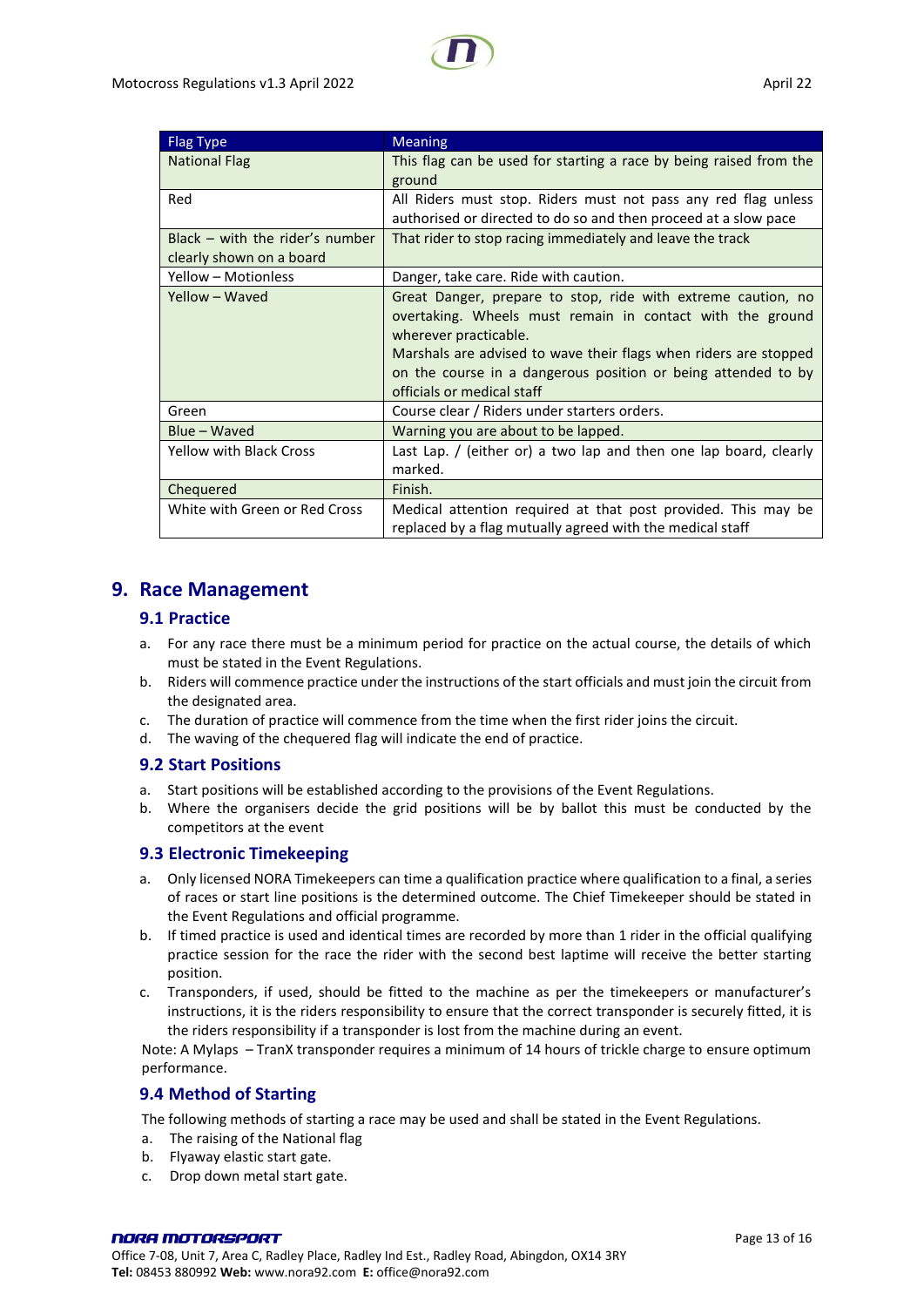

# <span id="page-13-0"></span>**9.5 Start Procedure**

- a. Riders are deemed to be under starter's orders when all of the riders are on the start line, signified by the raising of a green flag.
- b. No persons will be allowed in the start area once riders have come under orders at the start line, except riders, passengers and authorised officials.
- c. Once the riders are under starter's orders, the start procedure should not commence until the circuit is clear, signified by the lowering of the green flag.
- d. If a 15 and 5 second board is used the following procedure should be followed.
	- The 15 second board will be displayed for a full 15 seconds
	- The 5 second board will be displayed following the 15 seconds
	- The gate will drop between 2 and 5 seconds after the "5 seconds" board is shown
- e. The start procedure for beach racing will be issued in the Event Regulations.

# <span id="page-13-1"></span>**9.6 False Start**

All false starts shall be indicated by the waving of a red flag, all riders will have to go back to the starting area and await announcements regarding the restart.

# <span id="page-13-2"></span>**9.7 Stopping a Race**

- a. If a race is stopped before 50% of the race time has been completed, the race shall be re-run if conditions and time permits.
- b. If a race is stopped after 50% and providing the race results shall be declared on a minimum of 2 complete laps the result will not be re-run and the result will stand.
	- The order of classification shall be based upon the order of last crossing the finishing line prior to the showing of the red flag and only competitors who are racing at the showing of the red flag will be classified.
	- If a race has to be stopped after the leader has taken the chequered flag they will be classified as having finished the race. The order of classification for those riders who have not taken the chequered flag shall be based upon the order of last crossing the finish control line prior to the showing of the red flag and only competitors who are racing at the showing of the red flag will be classified.
- c. In the event of a race being re-run the Clerk of the Course may disqualify any rider or riders who is/are the prime cause of the race initially being stopped.
- d. Only the Clerk of the Course can instruct a race to be stopped. All courses must have sufficient assistants / marshals to ensure that when a race is stopped this decision is communicated to all of the riders as quickly as possible. The Clerk of the Course determines if radio communication is required.

# <span id="page-13-3"></span>**9.8 Finish of a Race**

- a. The chequered flag will be displayed as the winner crosses the finish control line and will be kept flying until the last riders finish the lap.
- b. No rider will be allowed to start a fresh lap after the chequered flag has been displayed.
- c. Riders crossing the finish control line will be flagged off, their position being determined by the number of laps each has completed, those riders who complete a similar number of laps having their positions determined by the order in which they finish.
- d. Only riders passing the chequered flag at the finish control line and after completion of a minimum 75% for adult classes and 50% for youth classes (rounded down) of the total laps completed by the race leader will be declared as finishers unless otherwise stated in the organiser or event regulations.
- e. Only riders crossing the finish line within 5 minutes of the winners time will be classified as finishers.

# <span id="page-13-4"></span>**9.9 Race Results**

- a. If the results are to be decided on points, the points allocation must be clearly defined in the Event Regulations.
- b. Should a tie occur on an overall result the highest position in the final leg will determine the final order

# <span id="page-13-5"></span>**9.10 Change of Machine**

A change of machine may be permitted provided that prior notification is made to the Clerk of the Course before the race in which the change is to take place. The same machine must be used throughout any one race.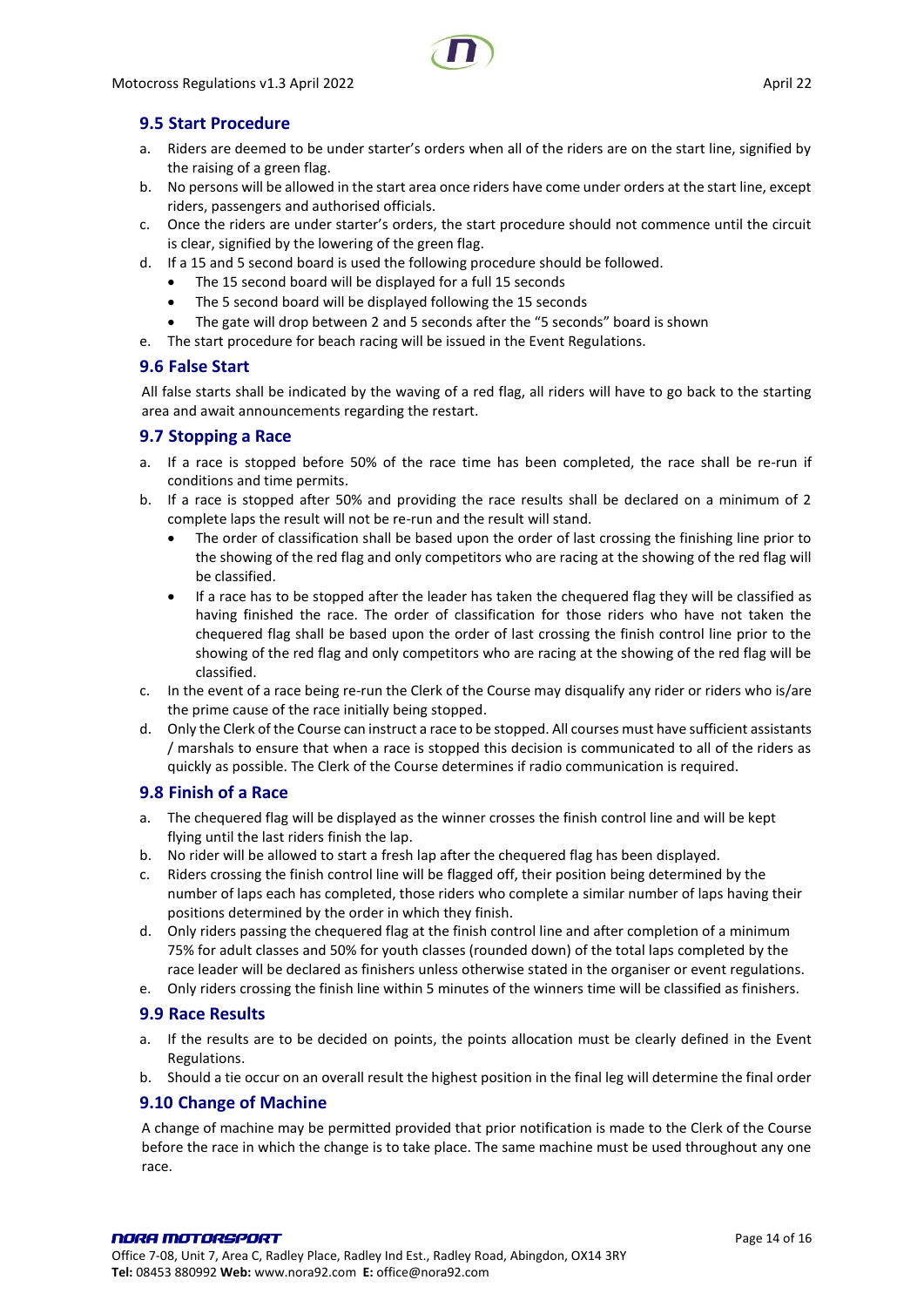

## <span id="page-14-0"></span>**9.11 Change of Sidecar Passenger**

- a. The only reason to change a passenger is injury and only one change per event will be allowed.
- b. The passenger must sign on, have the correct licence, and complete a sighting lap.
- c. Application for a change must be in writing to the Clerk of the Course at least 30 minutes before the start of a race or practice session.
- d. The final decision will be left with the Clerk of the Course.

#### <span id="page-14-1"></span>**9.12 Outside Assistance**

- a. If during a race a rider and/or passenger receives outside assistance other than that provided by the Organisers for the removal of themselves or their machine from the course in the interests of safety, that rider may be disqualified or penalised.
- b. Riders receiving signals from persons associated with them in prohibited areas may be disqualified or penalised

#### <span id="page-14-2"></span>**9.13 Foul, Unfair or Dangerous**

The Clerk of the Course may disqualify any rider who, in their opinion, is guilty of unfair, foul or dangerous riding.

#### <span id="page-14-3"></span>**9.14 Course Conduct**

If, for any reason, a rider leaves the course, they must rejoin it as closely as possible to the point where they left the course, without any outside assistance. They must not gain any advantage. If any advantage is obtained they may be disqualified or penalised.

# <span id="page-14-4"></span>**10.Instructions to Riders**

All Event Regulations and Final Instructions issued for an event will have the same force as these Regulations but must in no way contradict it.

#### <span id="page-14-5"></span>**10.1 Conduct**

Riders, parents or associates failing to obey instructions given by officials of the event or deemed to have unjustifiably or maliciously jeopardised the efficient running of the event by not adhering to the Regulations, Event Regulations or the protest procedure, may be disqualified from the event.

#### <span id="page-14-6"></span>**10.2 Parental Responsibility**

It is a parent's or guardian's responsibility to ensure that children stay within the confines of the event site and obey all instructions issued by the organiser.

#### <span id="page-14-7"></span>**10.3 Declaration**

It is a condition of acceptance of entry that the promoters shall not be responsible for any damage to a motorcycle or its accessories whether by fire, accident or other causes, nor for the theft of a motorcycle or its accessories before, during and after the event.

#### <span id="page-14-8"></span>**10.4 Compliance With Regulations**

Every rider, by entering or being entered, thereby acknowledges that they are bound by the NORA Code of Practice and these Standing Regulations together with any Event Regulations or Conditions and Final Instructions issued, to all of which they undertake to submit and, moreover, renounces any right to have recourse to any arbitration or tribunal not provided for.